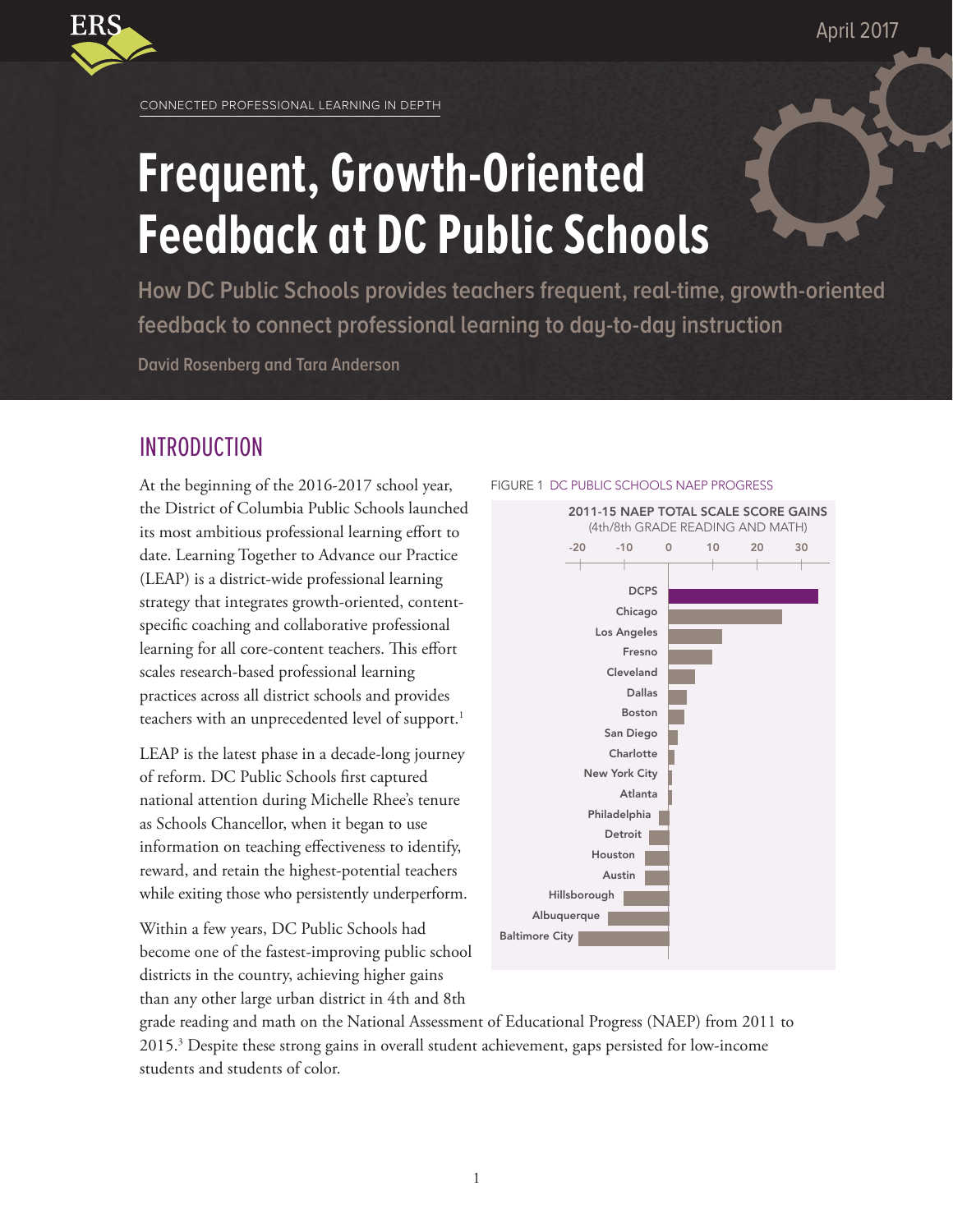Although DC Public Schools had developed a stronger talent base over the years, district leaders realized they needed to invest more in supporting teachers' development and building their expertise to succeed in the Common Core era.

Today, LEAP supports teachers across the district to improve their instruction and their content knowledge through frequent and actionable cycles of professional learning.

# BEFORE LEAP: SUPPORTING INSTRUCTIONAL LEADERS, IMPROVING CURRICULUM

DC Public Schools used to offer professional development as many large urban districts do, grounded in district-wide workshops, school-based instructional coaches, and a daily 30-minute block for collaborative planning and school-based PD.\* From 2011 to 2016 the district undertook a series of steps to create a foundation for a more strategic professional learning model and to build consistency across schools:

- • DC Public Schools invested in strong **curricular supports** to ensure that teachers could build off high-quality instructional materials rather than spend time and energy creating them. In math and science, the district adopted materials from highly-vetted vendors, while in English Language Arts, leaders leveraged teacher expertise to create district-wide units of study aligned to the Common Core. Based on this work, in 2015 the district rolled out [Cornerstones](https://dcps.dc.gov/page/cornerstones): highly-engaging and rigorous units which help students make real-world connections. The district currently has 200 Cornerstone units spanning all grade levels and content areas.
- In 2011, the district hired additional **instructional superintendents**, reducing each supervisor's roster of schools from 30 to 10. In 2013 the district launched the Mary Jane Patterson Fellowship, named for the first African American principal in the district. The Fellowship is an 18-month program in which 10 to 12 assistant principals, instructional coaches and other leaders (recruited from within the district) are mentored by highperforming DCPS principals and participate in leadership trainings and workshops. Also in 2013, the district created **a new school-based Director of School Operations role** so that principals could delegate more non-instructional functions.
- • Through **Leadership Initiative for Teachers (LIFT)**, launched in 2012 with support from a federal Teacher Incentive Fund grant, DCPS created new career pathways to help retain its strongest educators. Teachers who advance up the LIFT levels become eligible for leadership opportunities and salary bonuses for teaching in high-poverty schools. The following year, DC Public Schools launched the **Teacher Leadership Innovation (TLI)** pilot and began testing different models for how to provide release time.

<sup>\*</sup> Schools can use the contracted 30-minute block each morning for collaborative planning, individual planning, or professional development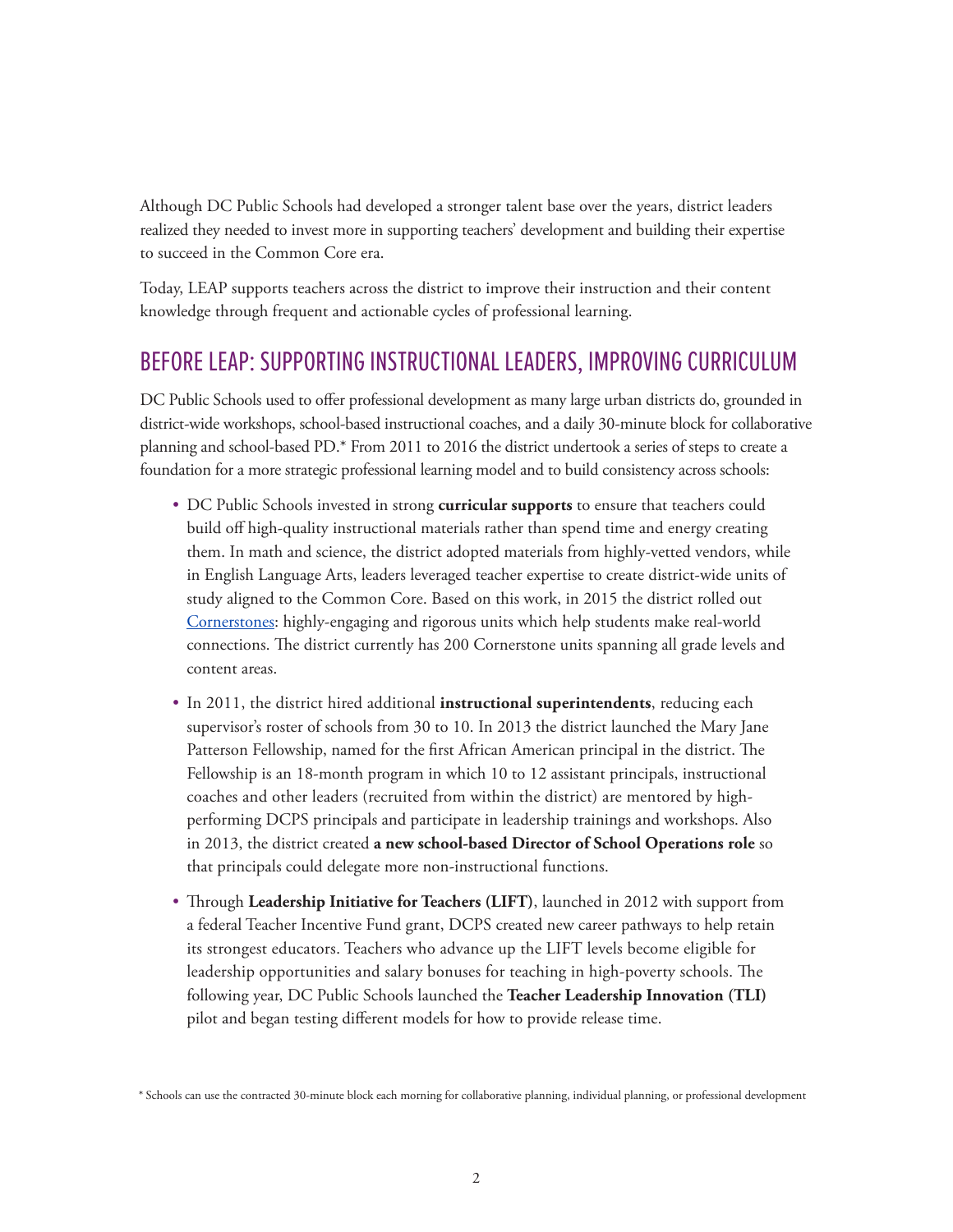# THE SHIFT TO LEAP

Over time, these building blocks laid the groundwork for a more dramatic shift in the district's professional learning strategy. LEAP is built around the LEAP team, which is comprised of four to six teachers in the same content area. LEAP teams are led by Assistant Principals, instructional coaches, and teacher leaders, called "LEAP leaders," who provide their teachers frequent, personalized support to deepen their content knowledge and practice new skills.

The district has restructured time so that LEAP leaders and teams can learn together through weekly, 90-minute "LEAP Seminars," during which the entire LEAP team develops content knowledge, analyzes student work, and applies the learning to upcoming lesson plans. These seminars are guided by an adult learning curriculum that is closely tied to the Common Core-aligned student curricula. It was developed by The Office of Instructional Practice (OIP) which was formed in 2015 to develop teachers and principals, in partnership with [Leading Educators](http://www.leadingeducators.org/), a national non-profit that specializes in supporting effective teacher leadership. Today, the Office of Instructional Practice is comprised of six distinct teams with roughly 50 full-time staff dedicated to the support and implementation of LEAP.

In addition, LEAP includes weekly observation and feedback for each teacher on the LEAP team, where LEAP Leaders observe teachers implementing practices from the seminar and provide contentfocused feedback.

| <b>LEAP Team</b>        | Teams of six to eight teachers in elementary and middle schools and up to 15 teachers in<br>high schools in the same core content area—Math, ELA, Science, Social Studies, and Early<br>Childhood. Special Education and English as a Second Language teachers participate in teams<br>with their general education colleagues.                   |
|-------------------------|---------------------------------------------------------------------------------------------------------------------------------------------------------------------------------------------------------------------------------------------------------------------------------------------------------------------------------------------------|
| <b>LEAP Leader</b>      | Content experts who lead a LEAP team and facilitate the weekly seminar and observation<br>cycles for their team members. Assistant Principals, instructional coaches, and teacher leaders<br>are eligible to serve as LEAP Leaders                                                                                                                |
| <b>Teacher Leader</b>   | A teacher who has demonstrated content expertise and receives up to 50 percent release time<br>from instructional duties to serve as a LEAP Leader                                                                                                                                                                                                |
| <b>LEAP Seminar</b>     | A 90-minute weekly meeting during which the LEAP Leader helps team members deepen their<br>content knowledge and hone their teaching practices aligned to Common Core standards                                                                                                                                                                   |
| <b>LEAP Observation</b> | A 15-minute weekly observation where teachers can apply their learning from the weekly seminar                                                                                                                                                                                                                                                    |
| 5P Debrief              | 30-45 minutes of one-on-one time following an observation during which the LEAP Leader and<br>teacher share praise for what's working, process the lesson to identify possible improvements,<br>prioritize one skill to focus on during the coming week, plan an upcoming lesson with that<br>skill in mind, and then <b>practice</b> that skill. |
| <b>LEAP Module</b>      | A six- to eight-week unit of study designed around the key shifts in learning represented<br>needed for college- and career-ready standards                                                                                                                                                                                                       |

#### Summary of Key LEAP Terms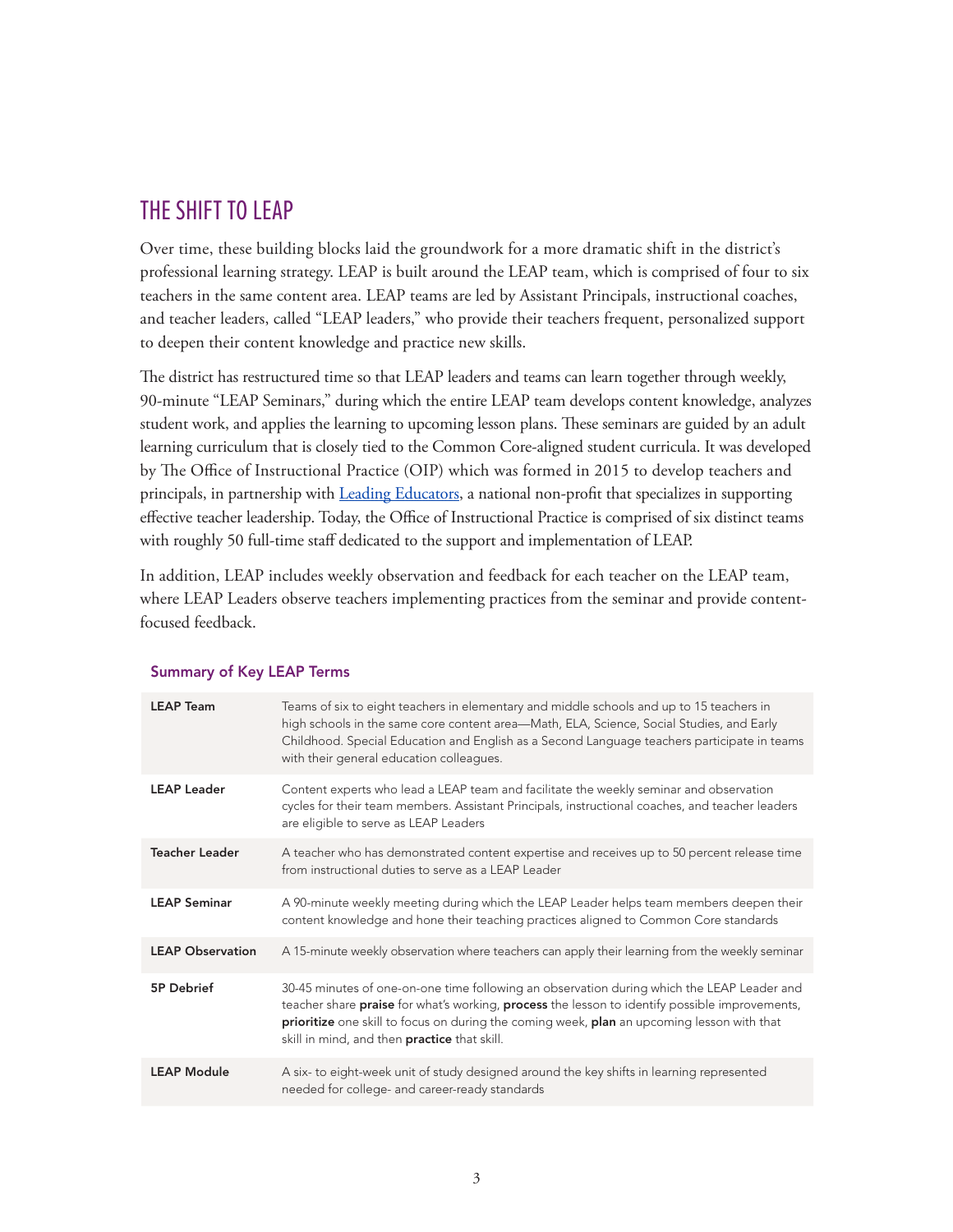# WHAT DOES OBSERVATION AND FEEDBACK LOOK LIKE IN LEAP?

LEAP coaching focuses on growth-oriented feedback. LEAP creates a learning environment where teachers are encouraged to ask questions, take risks and make mistakes without fear that these will impact their job security or salary. DC Public Schools deliberately established LEAP as a separate system from IMPACT, the formal evaluation system. Principals conduct IMPACT observations one to three times per year depending on a teacher's prior performance, and the data from those observations is kept confidential and separate from information LEAP Leaders record as part of their coaching. Although IMPACT serves a valuable role in measuring teaching effectiveness, it is distinct from the ongoing, growth-oriented coaching that helps teachers rapidly improve their instructional practice. About three-quarters of LEAP teams are led by instructional coaches or teacher leaders who are not responsible for evaluation, and in schools where APs serve as LEAP leaders, they are often not the evaluator for the teachers on their LEAP team.

## The LEAP Coaching Cycle

Through LEAP, teachers participate in approximately 30 observation-coaching cycles over the course of the school year. Each includes a weekly 15-minute observation (bi-weekly at the high school level) and a 30-45 minute coaching conversation with the LEAP Leader. These cycles mean teachers get about five to ten times more coaching time per year than a typical teacher received previously. During observations, LEAP Leaders focus on a specific practice that teachers are working on in the seminars. For example, one week a LEAP seminar might focus on using mathematical models to deepen students' conceptual understanding. The LEAP Leader would help the team analyze an upcoming Eureka Math lesson plan and exemplar video clip. Later that week, the LEAP Leader would observe teachers to see how each of them presented a mathematical model in his or her own lesson, and how students responded.

## Meaningful Feedback

Each debrief conversation follows a district-wide protocol that pushes the teacher to reflect on the lesson, rather than simply receive feedback on what to adjust. DC Public Schools calls it the "5P" protocol: Praise, Process, Prioritize, Plan, and Practice. The 5P protocol is based on Paul Bambrick-Santoyo's "Six Steps to Effective Feedback."<sup>4</sup> First, the LEAP leader and teacher highlight strengths; then they analyze the lesson and student work to identify areas for improvement. They then prioritize an instructional practice to focus on the following week and plan specific opportunities for the teacher to implement that action in an upcoming lesson. Finally, the teacher practices the skill with the LEAP leader by creating ideal student responses and role-playing how to scaffold students to those responses.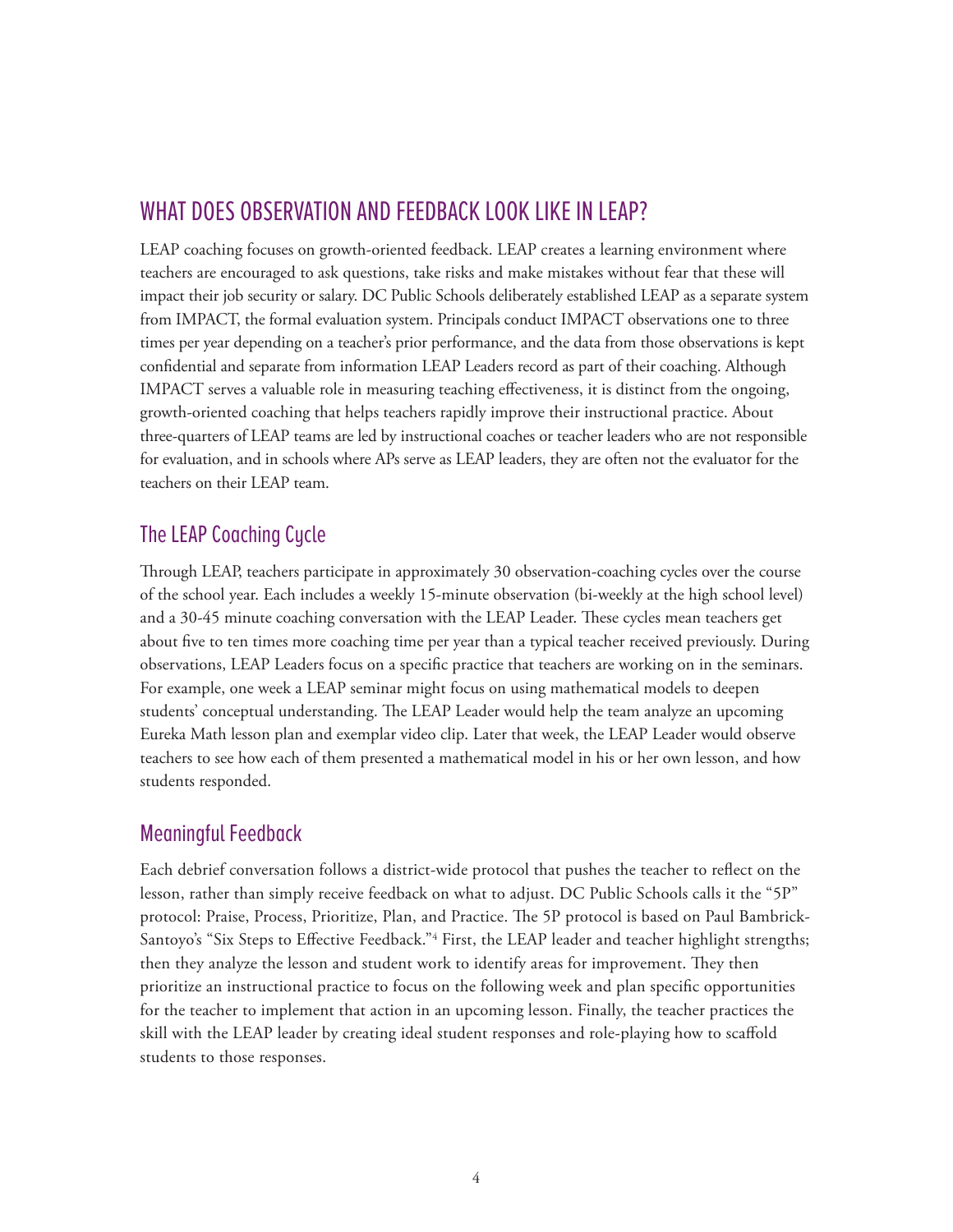#### FIGURE 2 5P PROTOCOL

| <b>Debrief Step</b> | <b>Sample Questions</b>                                                                                                                               |
|---------------------|-------------------------------------------------------------------------------------------------------------------------------------------------------|
| Praise              | • How do you think the lesson went?<br>. What lessons did you learn that we can build on, moving forward?                                             |
| Process             | • What questions did you ask to get these student responses?<br>. What scaffolds can we plan to ensure students can reach the ideal student response? |
| Prioritize          | • Based on what we just talked about, what do you think it would make sense to focus on?                                                              |
| Plan                | • Which lesson in the next week can we use to practice this skill?                                                                                    |
| Practice            | . What is the ideal student response here?<br>• What would you do if a student responds ?                                                             |

"Because the teachers find the content relevant, it's become "sticky" in that it's something that they do even when I'm not there. And that was always the problem in the past: how do we get teachers to do this work once the observation is over? How do we *invest* teachers in the work? The answer is the focus on the content…that helps make it sticky beyond the LEAP seminar and observation."

— Middle School LEAP Leader

# WHAT RESOURCES ARE NEEDED TO SUPPORT OBSERVATION AND FEEDBACK?

To implement the above practices at scale, district leaders deliberately reorganized how people, time, and money are used centrally and at the school level in four ways:

- **1. Distributed Leadership:** Distribute instructional leadership to content-specific roles with manageable caseloads
- **2. Time:** Provide sufficient time within the school day for growth-oriented observation and coaching cycles
- **3. Support:** Support instructional experts to deepen their knowledge of the adult learning curriculum and coaching practices
- **4. Continuous Improvement:** Dedicate district-level resources to implementing and continuously improving the model

Each of the key decisions resulted from careful analysis of district resource use and the tradeoffs required for teachers to access the ongoing, growth-oriented feedback integral to LEAP.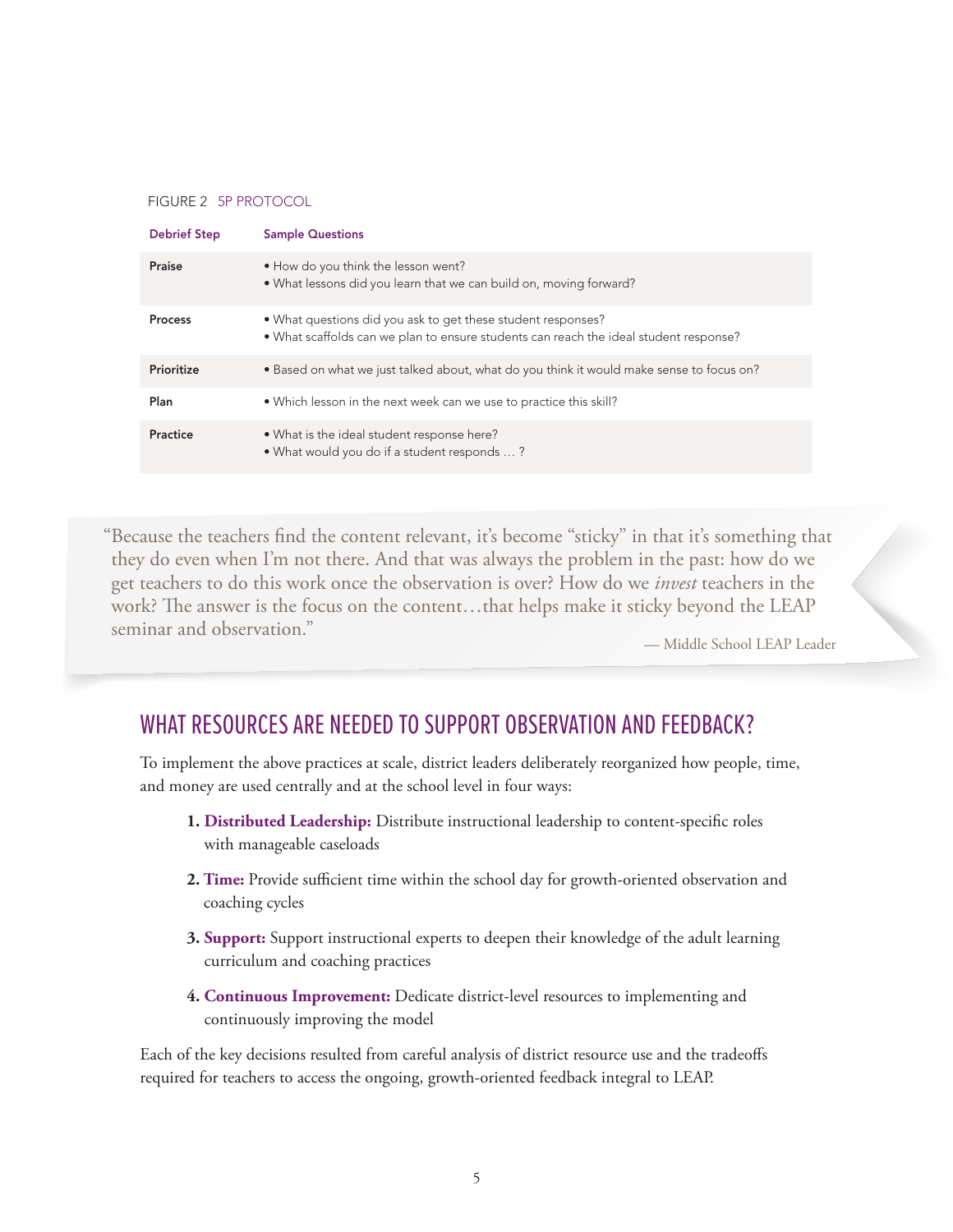# **1. Distributed Leadership:** Distribute instructional leadership to content-specific roles with manageable caseloads

## Choosing Leaders

To implement weekly cycles of observation and coaching, DC Public Schools leaders recognized that a principal and an instructional coach or assistant principal are not set up well to support all teachers in a school. First, the rigor of Common Core requires educators to be deeply familiar with the specific standards, curricula, and assessments for their grade and content area, making it challenging for an individual leader to hold that expertise for the entire school. Second, there is simply not enough time in the week for one or two instructional leaders to observe and debrief with every teacher in the building and fulfill all their other responsibilities.

LEAP addresses these challenges through distributed leadership, where a mix of assistant principals, instructional coaches, and teacher leaders serve as the LEAP Leaders. To demonstrate their content-specific expertise, LEAP Leader candidates take a district-provided assessment of both content and pedagogical knowledge. Principals use this information to identify LEAP leaders based on their school's particular needs and create their plan for LEAP team assignments. Instructional superintendents and OIP hold final approval over LEAP plans to ensure a consistent standard across the district.



In this model, principals serve as a "leader of leaders" focused primarily on driving instructional improvement. Often, they can delegate a great number of non-instructional functions to the Director of School Operations role.

LEAP Leaders have differentiated workloads based on their other responsibilities. Instructional coaches support 8-10 teachers and spend 100 percent of their time on teacher development. Assistant principals and teacher leaders support a fraction of that load because they have other operational or instructional responsibilities. This structure makes a frequent feedback system much more feasible, compared to the traditional model where 1-2 coaches support the entire school.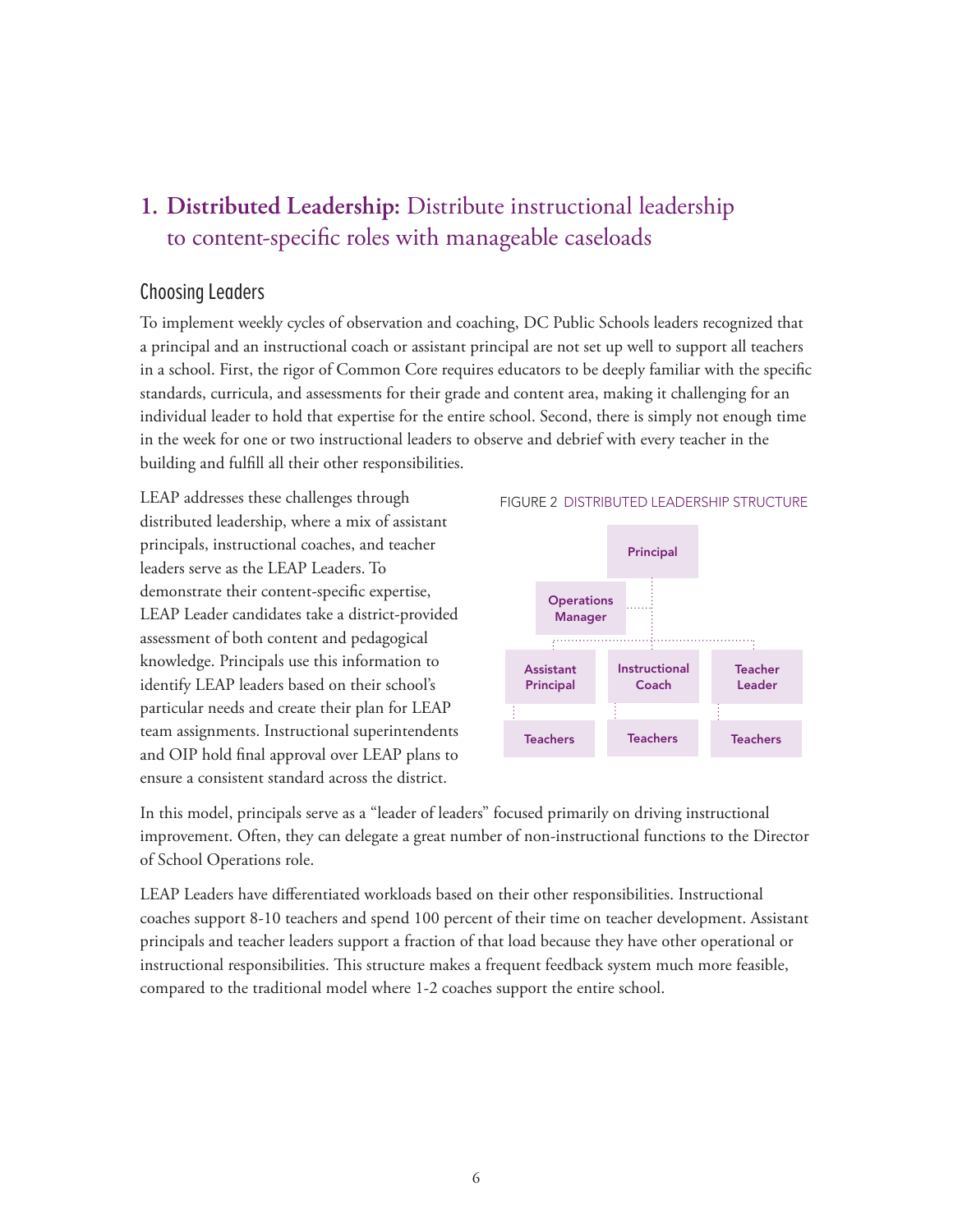| <b>LEAP Leader Role</b>               | % Time Dedicated to<br><b>Teacher Support</b> | # of Teachers Each Leader<br><b>Observes and Coaches</b> |
|---------------------------------------|-----------------------------------------------|----------------------------------------------------------|
| <b>Instructional Coach</b>            | 100%                                          | $8 - 10$                                                 |
| <b>Assistant Principal</b>            | 75%                                           | $5-7$                                                    |
| Teacher Leader with 50% Release Time* | 50%                                           | $3 - 4$                                                  |

#### FIGURE 3 SUMMARY OF SUPPORT LOAD RANGE BY LEAP LEADER ROLES AND COACHING CASE LOAD

*\* Teacher Leaders teach students for at least 50% of the day and are released from 25% to 50% of their teacher duties to allow sufficient time for adult leadership work.*

For three years prior to LEAP, DC Public Schools tested distributed leadership models through the Teacher Leadership Innovation (TLI) pilot. Under TLI, highly effective teachers received a \$2,500 stipend and up to 50 percent release time to facilitate collaborative planning and provide coaching and feedback for other teachers in the building. These responsibilities became integral to the LEAP Leader role. With funding from a federal Teacher Incentive Fund grant, DCPS could innovate and test leadership roles before scaling across the district. For example, district leaders learned how much release time is required for teacher leaders to coach effectively.

## Resource Flexibility

Principals can provide instructional leadership in a cost-neutral way because they have resource flexibility and discretion over the number and type of staff positions in their building. In the budgeting cycle leading up to LEAP's roll-out, school leaders used this flexibility to identify a sufficient number of LEAP Leaders. For example, a principal could decide to trade out an assistant principal role to fund two teacher leader roles and thus expand content-area expertise in the building. Creating the two teacher leader roles also gives excellent teachers an opportunity to advance their career without taking them fully out of the classroom. However, there are tradeoffs for principals to consider in shifting more authority to teacher leaders. Reducing an assistant principal role may put a larger administrative burden on the principal and other school leaders, who are still responsible for the formal IMPACT evaluations for all staff. The principal may also need to spend time messaging and managing a cultural shift during the initial part of the transition, as some teachers may be unfamiliar with receiving coaching from a peer.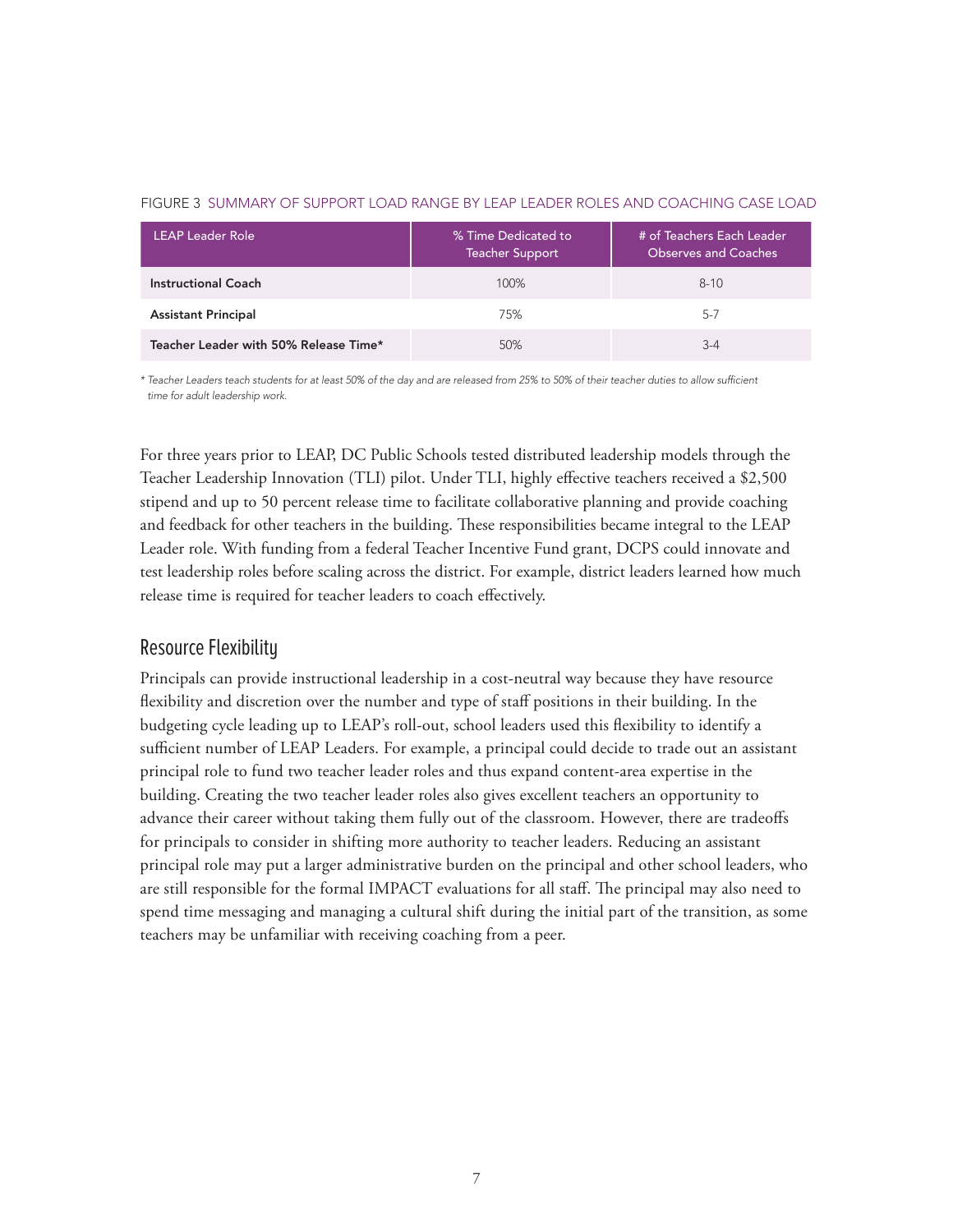# **2. Time:** Provide sufficient time within the school day for growth-oriented observation and coaching cycles.

## Staffing and Scheduling

LEAP Leaders have time built into their schedules to observe teachers, prepare their feedback, and debrief with each teacher. The observation lasts approximately 15 minutes per week for each teacher, followed by 30-45 minute debrief conversation.

School leaders must take a very deliberate approach to staffing and scheduling to ensure enough time for this model. It is easier for principals to protect time for instructional coaches or assistant principals to observe and debrief with teachers, facilitate weekly seminars, and prepare for coaching cycles and seminars, given that 75-100 percent of those roles are dedicated to LEAP support. Through the TLI pilot, DC Public Schools identified four models for the teacher leader role that successfully protect the 50 percent release time:

- **• Interventionist:** Teacher leaders work as interventionist teachers for a specific content area, with a reduced teaching load.
- **• Shared Classrooms:** Two teacher leaders share a classroom of students, each teaching for 50 percent of the day. When one teacher is teaching, the other teaching serving a LEAP leader, and vice versa.
- **• Reduced Course Load:** Teacher leaders secure release time by teaching a reduced load of classes: for instance, teaching four periods of 9th grade English instead of six.
- **• Shared Coverage:** One shared coverage teacher provides the release time for two teachers. While teacher leader A is teaching, teacher leader B has release time. The coverage teacher provides coverage for teacher B. When teacher leader B is teaching, teacher leader A's release time is provided by the same shared coverage teacher.<sup>5</sup>

The district provides explicit guidance to principals through the TLI Release Time Guide to support them in building the master schedule and structuring release time for LEAP Leaders.

DC Public Schools structured time for core-content teachers to participate in debrief conversations and the weekly LEAP seminars as part of the existing 225 minutes of planning time laid out in the collective bargaining agreement. Teachers spend 90 minutes of that time in LEAP seminars—during which they periodically review videos of each other's teaching, reinforcing a cycle of continuous learning—along with 30-45 minutes debriefing with their LEAP Leader, and 90 minutes each week for independent or collaborative planning.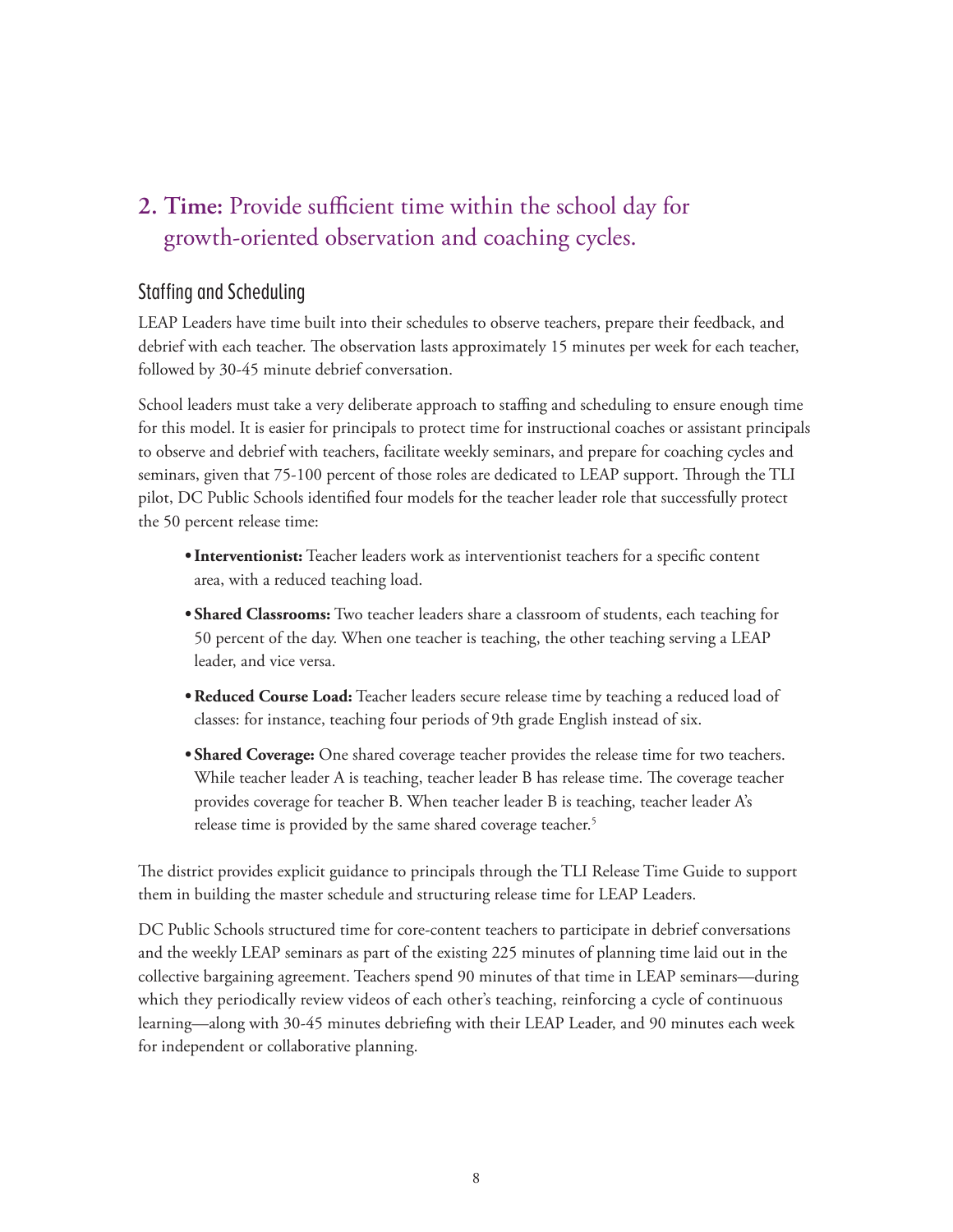#### FIGURE 4 ADAPTED FROM "A DAY IN THE LIFE OF A LEAP LEADER"

#### HOW A LEAP SCHEDULE WORKS

Mr. Williams is a Teacher Leader and 6th grade ELA teacher at a DCPS middle school. He is a LEAP Leader for the 6-8 ELA team, which consists of three teachers. Mr. Williams has a lighter teaching load on Tuesdays to make time for the weekly LEAP Seminar and observations. At right is a sample of Mr. Williams' Tuesday schedule.

| Time            | Responsibilities                   |
|-----------------|------------------------------------|
| $8:00 - 8:30$   | 5P Debrief with Teacher 1          |
| $8:30-10:30$    | Teach 6th Grade ELA                |
| $10:30-12:00$   | Lead 6-8 ELA LEAP Meeting          |
| $12.00 - 12.45$ | Lunch                              |
| $12.45 - 1.00$  | LEAP Observation, Teacher 2        |
| $1.00 - 1.15$   | LEAP Observation, Teacher 3        |
| $1.15 - 2.15$   | Prep for LEAP Seminar next week    |
| $2.15 - 2.45$   | 5P Debrief, Teacher 2 (Ms. Garcia) |
| $2:45-3:30$     | Daily Planning Time                |

#### A DAY IN THE LIFE OF MS. GARCIA, 7th GRADE ELA TEACHER

Ms. Garcia teaches 7th grade ELA and is part of Mr. Williams' 6-8 ELA LEAP team. At right is a sample of Ms. Garcia's Tuesday schedule. Because she has the LEAP meeting, she too has a lighter teaching load than on most other days.

| Time            | <b>Responsibilities</b>                              |
|-----------------|------------------------------------------------------|
| $8:00 - 8:30$   | Morning Collaboration                                |
| $8:30-10:30$    | Teach 7th Grade FLA                                  |
| $10:30-12:00$   | 6-8 ELA LEAP Meeting                                 |
| $12.00 - 12.45$ | Lunch                                                |
| $12.45 - 2.15$  | Teach 7th Grade FLA<br>LEAP Observation (12:45-1:00) |
| $2:15 - 2:45$   | 5P Debrief                                           |
| $2:45-3:30$     | Individual Planning Time                             |

# **3. Support:** Support instructional experts to deepen their knowledge of the adult learning curriculum and coaching practices.

LEAP extends high quality professional learning opportunities to both teachers *and* LEAP Leaders. To be effective coaches, LEAP Leaders need to continuously strengthen their understanding of the Common Core-aligned instructional shifts and effectively leverage available curricula. LEAP leaders may also need to hone their skills in facilitating adult learning, such as fostering meaningful collaboration and self-reflection during feedback. In collaboration with Leading Educators, DC Public Schools created an adult learning curriculum and three types of professional learning opportunities for LEAP Leaders throughout the school year.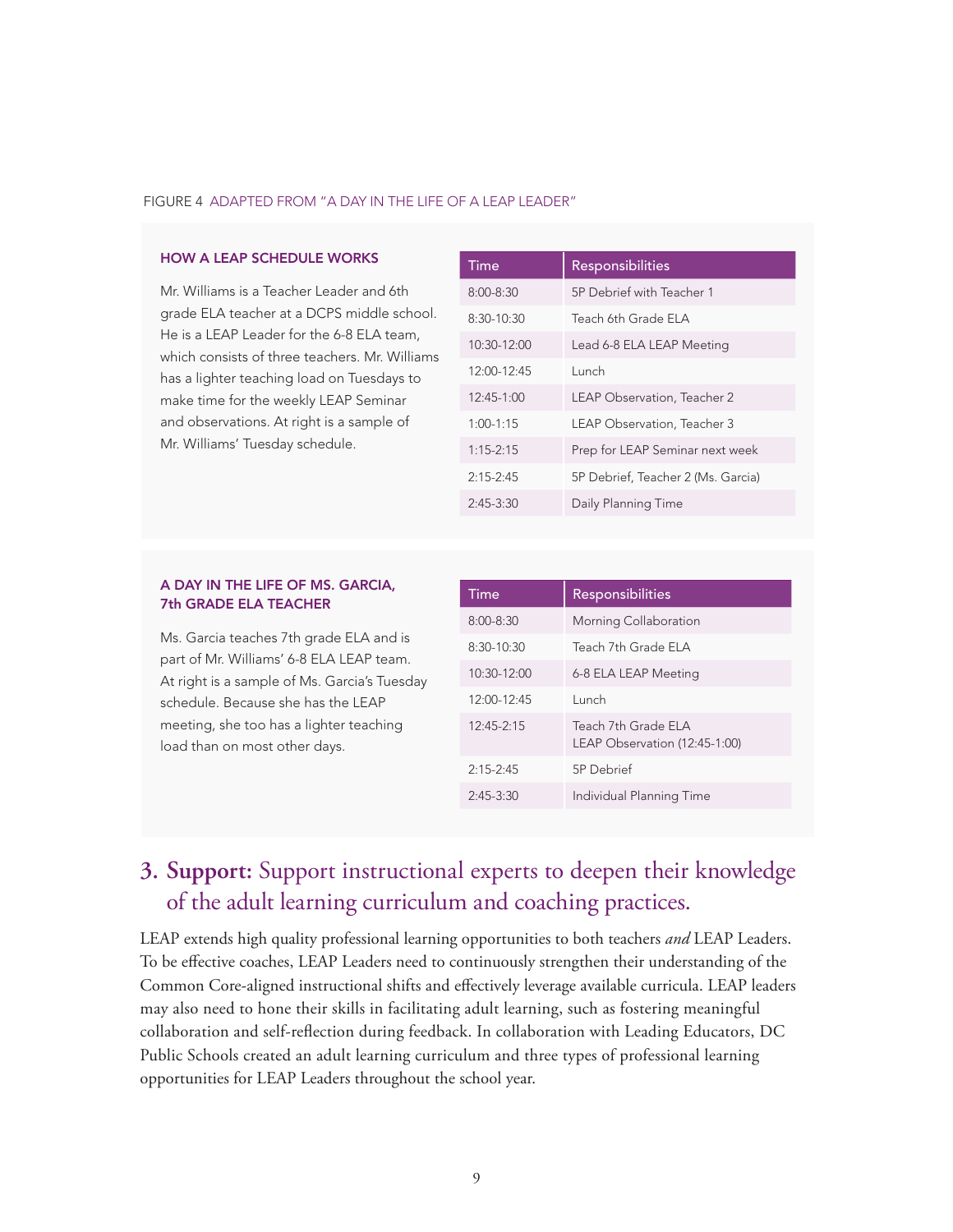## Adult Learning Curriculum

Just as the district invested in rigorous CCRS-aligned curricula to support teachers in lesson planning, DC Public Schools designed LEAP around an adult learning curriculum specific to each core content area and grade level. The LEAP modules equip LEAP Leaders with weekly objectives, facilitation notes, exemplar lesson plans, videos and articles. LEAP Leaders spend their preparation time understanding and adapting the LEAP seminar modules, rather than developing content from scratch.

## Summer Intensive

LEAP Leaders participated in a two-week training in summer 2016 to deepen their understanding of CCRS-aligned instructional practices within their subject area and learn to facilitate the LEAP modules. LEAP Leaders also learned to facilitate adult learning with the support of a detailed rubric that outlines behaviors such as building rapport, checking for understanding, and ensuring that participants own the majority of cognitive work.

## Weekday Workshops

During the school year, LEAP Leaders attend four "Weekday Workshops," which are PL days that build on the work from the Summer Intensive and are differentiated by content area and grade level. The Leadership Development team in OIP partners with Leading Educators to develop and facilitate these workshops. The first half of the workshop focuses on content for the upcoming LEAP module. LEAP Leaders discuss the research underpinning the instructional practices in the module, norm on criteria for success in lesson plans and student work, and discuss how to differentiate content for teachers. The second half focuses on learning and practicing adult leadership such as facilitating an effective debrief conversation or effectively responding to pushback. LEAP Leaders reflect on how they are progressing on the facilitation rubric, set goals to improve their facilitation, and role-play with each other to practice strategies to build teacher comfort with self-reflection and feedback.

## Ongoing Support

In between each Weekday Workshop, DCPS provides additional support to LEAP Leaders to ensure they have the resources to meet their teachers' needs. Content-specific professional learning teams in the Office of Instructional Practice send out weekly newsletters with suggestions for scaffolding the seminar for teachers and highlighting potential challenges. The professional learning teams also host periodic content nights, optional sessions for LEAP Leaders to dive deeper into the instructional focus for the module. During the 2016–2017 school year, Leading Educators also provide personalized coaching to LEAP Leaders at 31 Title 1 schools.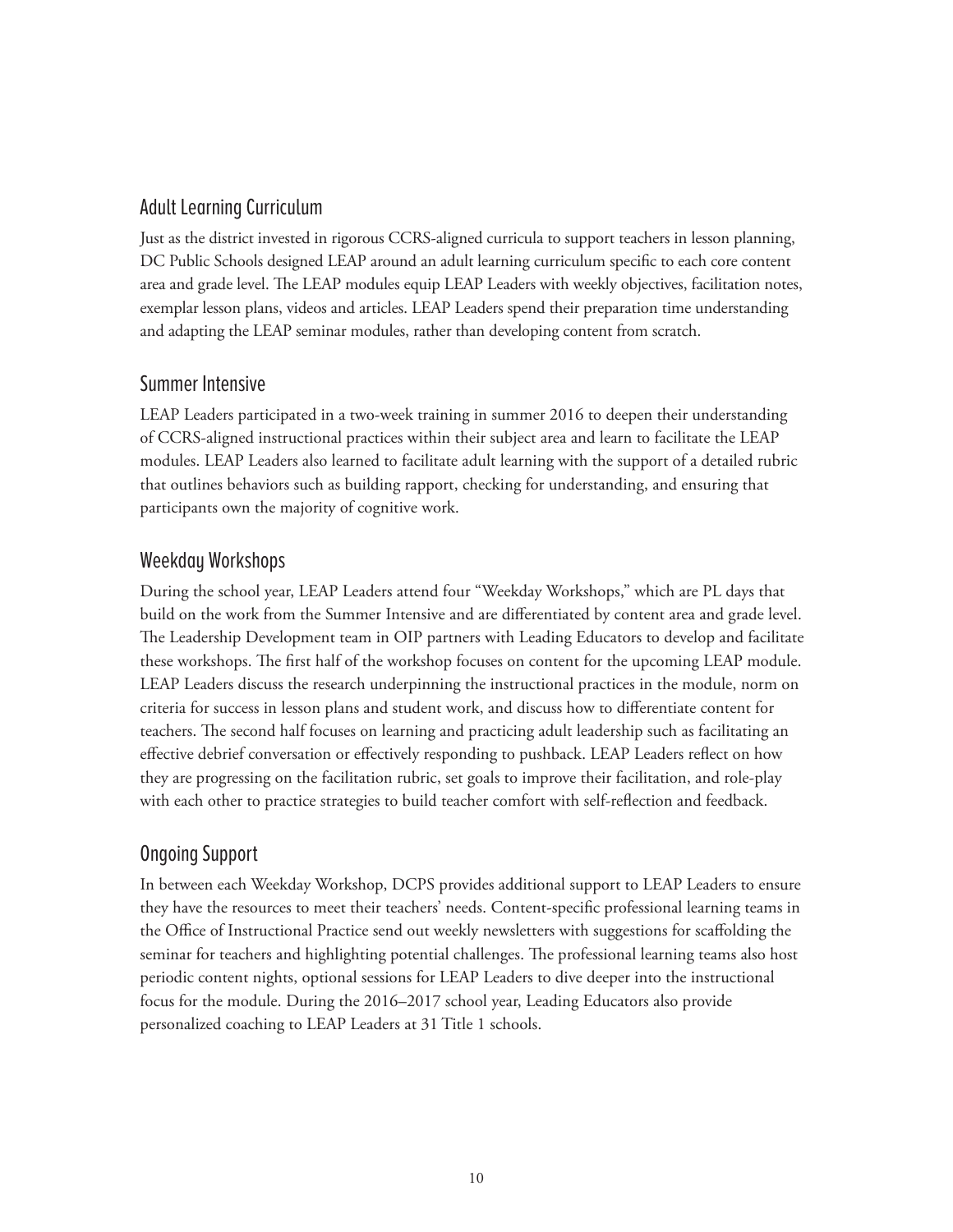# **4. Continuous Improvement:** Dedicate district-level support to implementing and continuously improving.

## Strategically Shifting Resources

DC Public Schools deliberately restructured central office departments and initiatives to ensure that resource use reflects top district priorities. For example, IMPACT initially invested in a cadre of content experts known as Master Educators to carry out the formal observations integral to the evaluation system.\* As principals became more skilled in observing and evaluating teacher performance, the district shifted full responsibility for evaluation to the school level and eliminated the Master Educator role. Many former Master Educators applied to new positions created through LEAP, such as school-based content leads and OIP staff responsible for developing LEAP content.

In addition, district leaders analyze multiple types of data to measure which initiatives are producing results and shift resources away from ineffective programs. During the 2012-2013 school year, the district funded five different teacher leadership programs. Based on district staff evaluation of program effectiveness, by the 2015-2016 school year, DC Public Schools had zeroed in on one approach to teacher leadership: the TLI initiative in partnership with Leading Educators. Having freed up funds from the eliminated programs, the district scaled TLI from 20 teacher leaders across seven schools to 175 teacher leaders across two-thirds of schools in just three years.

This rigorous approach to continuous improvement is not limited to teacher leadership or LEAP but extends to many decisions about how district resources are used. For example, in 2012 the district eliminated a teacher mentoring program that did not result in desired changes to teacher practice, satisfaction, or retention, freeing up resources to reinvest in other initiatives.

The district's ability to quickly and deliberately shift its people, time and money to its top priorities is a hallmark of strategic resource use. These decisions rely on both access to and understanding of data that sheds light on the effectiveness of different programs, as well as a strong cultural orientation towards continuous improvement.

## Iterating and Improving

The continuous improvement mindset is also fully evident in the district's approach to LEAP. As schools rolled out the first LEAP module in September 2016, OIP teams immediately started iterating and improving the seminar content. The LEAP Design team observed seminars and surveyed teachers, LEAP Leaders, and principals across the district. Content-specific professional learning teams used that information to make fairly significant changes to the second module, introduced just six weeks later. These changes included creating a new math module focused on scaffolding the Eureka Math curriculum for struggling students and re-structuring LEAP seminar time to include more collaboration between teachers.

\* The Master Educator role was funded through Race to the Top and Teacher Incentive Fund grants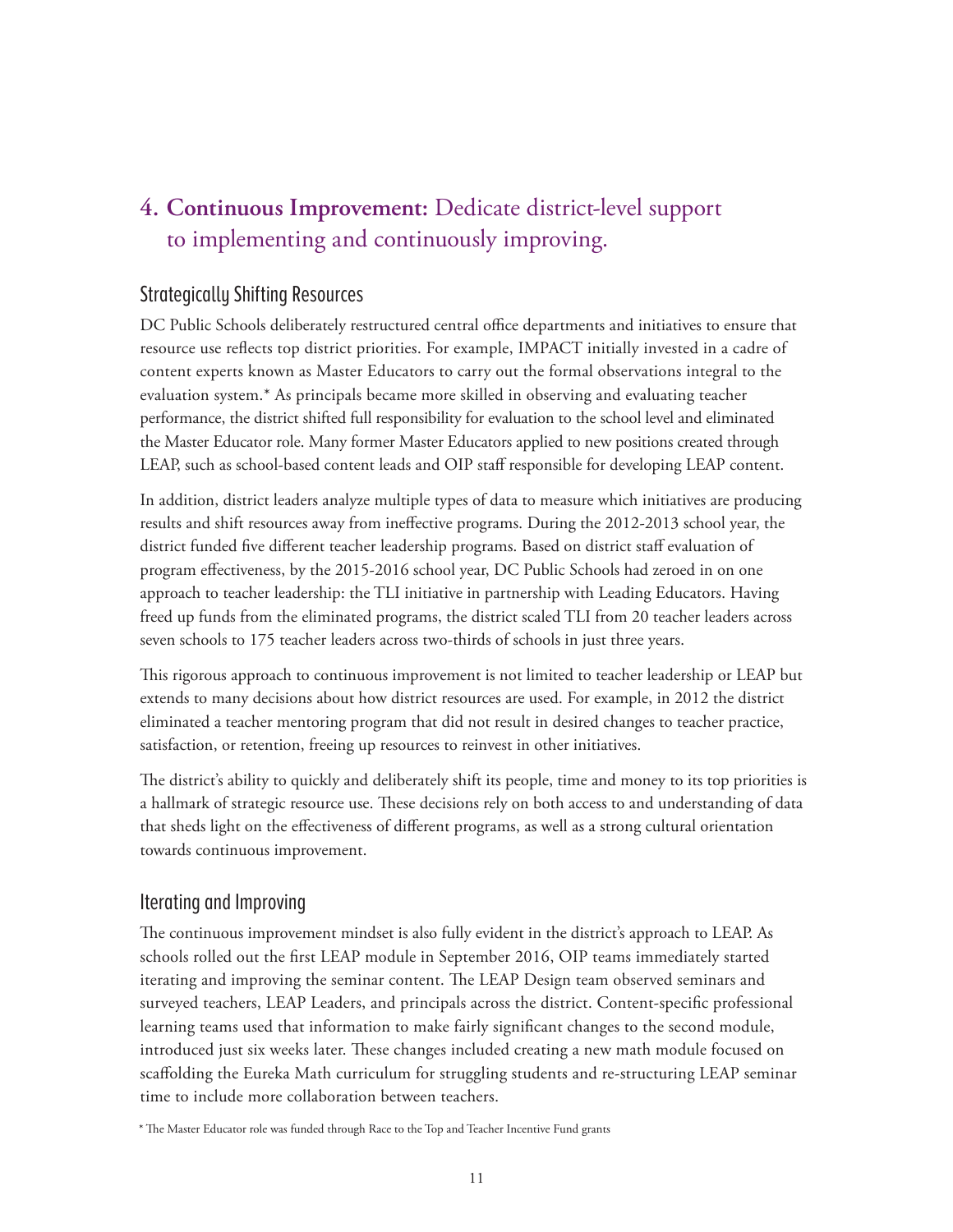Regularly surveying stakeholders is just one way in which DC Public Schools is committed to continuous improvement. OIP collects information to improve LEAP in multiple ways, from different stakeholder perspectives:

- **• Alignment of content across schools:** The LEAP Design team regularly observes seminars across the district. They note how LEAP Leaders modify module content and either share those improvements with other schools or identify areas where LEAP Leaders need more support.
- **• Fidelity of implementation:** DC Public Schools uses the online platform Whetstone to track data on LEAP implementation. LEAP Leaders log into the platform to record notes from their weekly seminars, observations, and debrief conversations.
- **• Impact on teacher practice and student achievement:** DC Public Schools has partnered with Stanford University and the University of Virginia to measure the impact of LEAP on teacher effectiveness and student outcomes to inform any broad-scale changes to LEAP.
- **• Testing new initiatives:** The LEAP Innovation Team is currently piloting an initiative to test whether video observation increases the effectiveness of instructional feedback.

#### FIGURE 5 OFFICE OF INSTRUCTIONAL PRACTICE FUNCTIONAL TEAMS

#### Office of Instructional Practice LEAP Support Teams

- Design: Ensures quality and consistency of implementation across schools through observations and surveys
- Leadership Development: Collaborates with Leading Educators to plan content for the Weekday Workshops
- Implementation: Manages the technical aspects of LEAP, including the online platform and site logistics for Weekday Workshops
- **Innovation:** Conducts research and pilots initiatives to improve and evolve LEAP
- **Professional Learning:** Develops LEAP modules and provides ongoing support to LEAP Leaders. Comprises three sub-divisions for:
	- Math
	- Liberal Arts (ELA, Social Studies, and Science)
	- Specialized Instruction (Early Childhood Education, Special Education, and Specials)
- **Strategy:** Analyzes data on implementation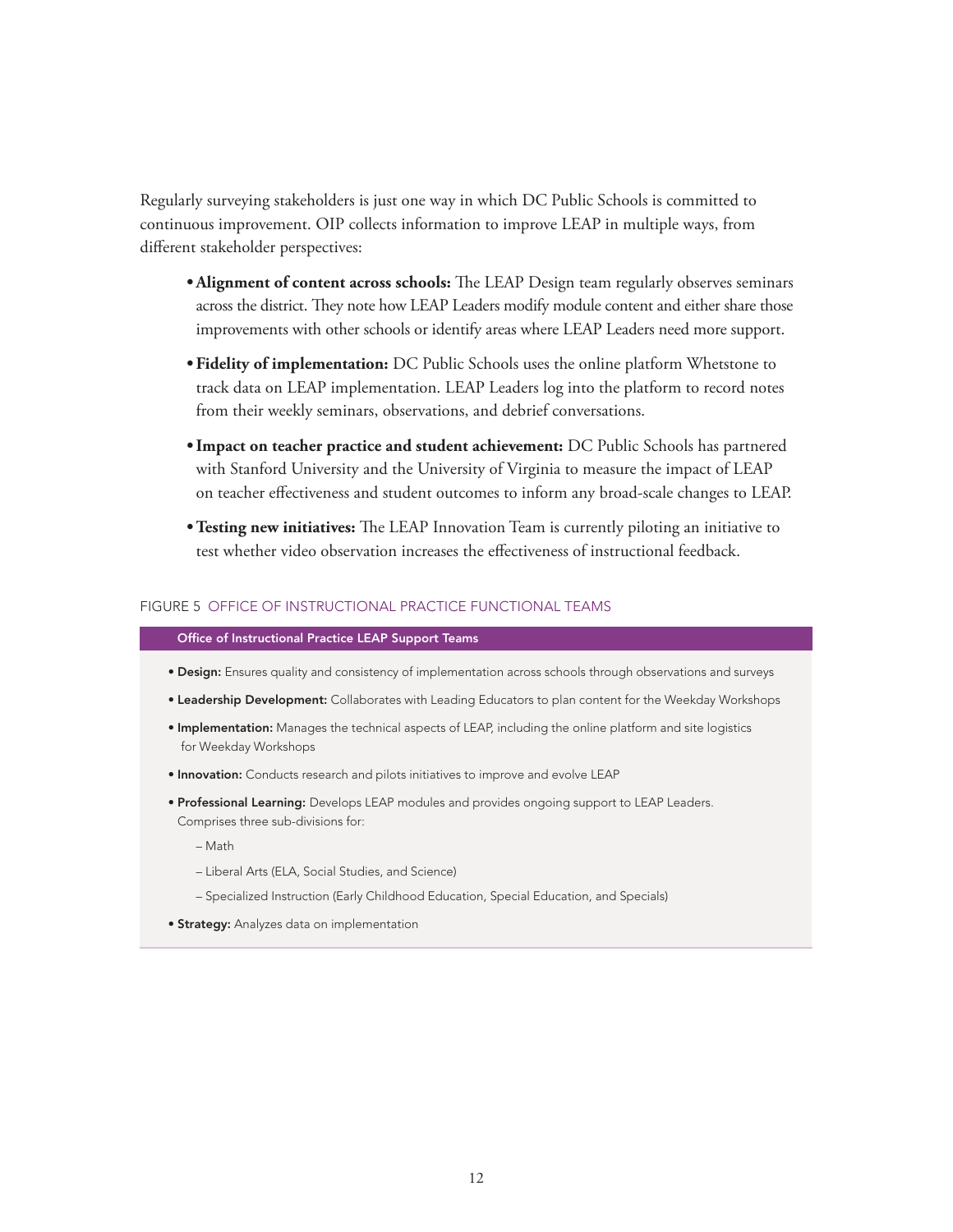# REPURPOSING RESOURCES TO SUPPORT OBSERVATION AND FEEDBACK

Although the district's total investment in LEAP is significant, much of it was made possible through strategically repurposing existing time and funds. The table on the next page outlines the key startup and ongoing costs associated with observation and feedback cycles through LEAP. The primary startup costs to get LEAP up and running included contracting with Leading Educators to develop the adult learning curriculum and train LEAP Leaders. The district sought out short-term, philanthropic funding for these startup costs with the understanding that they would decrease over time as the district continues to increase internal capacity to support implementation.

The ongoing annual expense of LEAP was designed to be **cost-neutral** at both school and district levels. As the district's priorities have shifted over time, system leaders deliberately sought out ways to redirect resources to urgent needs and priorities. At the school level, principals are expected to create LEAP Leader roles and associated release time, as well as teacher leader stipends, within their existing budgets and make resource tradeoffs. Time for teachers to debrief observations with their LEAP Leader is allocated as part of the existing weekly planning minutes within the collective bargaining agreement.

At the district level, the creation of dedicated LEAP support teams and systems for continuous improvement was cost-neutral due to the reorganization of the central office. Roles at central office were repurposed to support schools in implementing LEAP effectively. Going forward, DC Public Schools anticipates holding five to seven days of Summer Intensive and three to four Weekday Workshops to continue developing the content expertise of LEAP Leaders, as well as continued work to improve LEAP content modules. The vast majority of this work is carried out in the district Office of Instructional Practice in conjunction with Leading Educators.

"LEAP is an invaluable model. We meet weekly, analyze student work, look at district assessments, and make plans for instruction that actually make sense in the realm of our school and our personal teaching styles."

—Teacher at Murch Elementary School, DC Public Schools2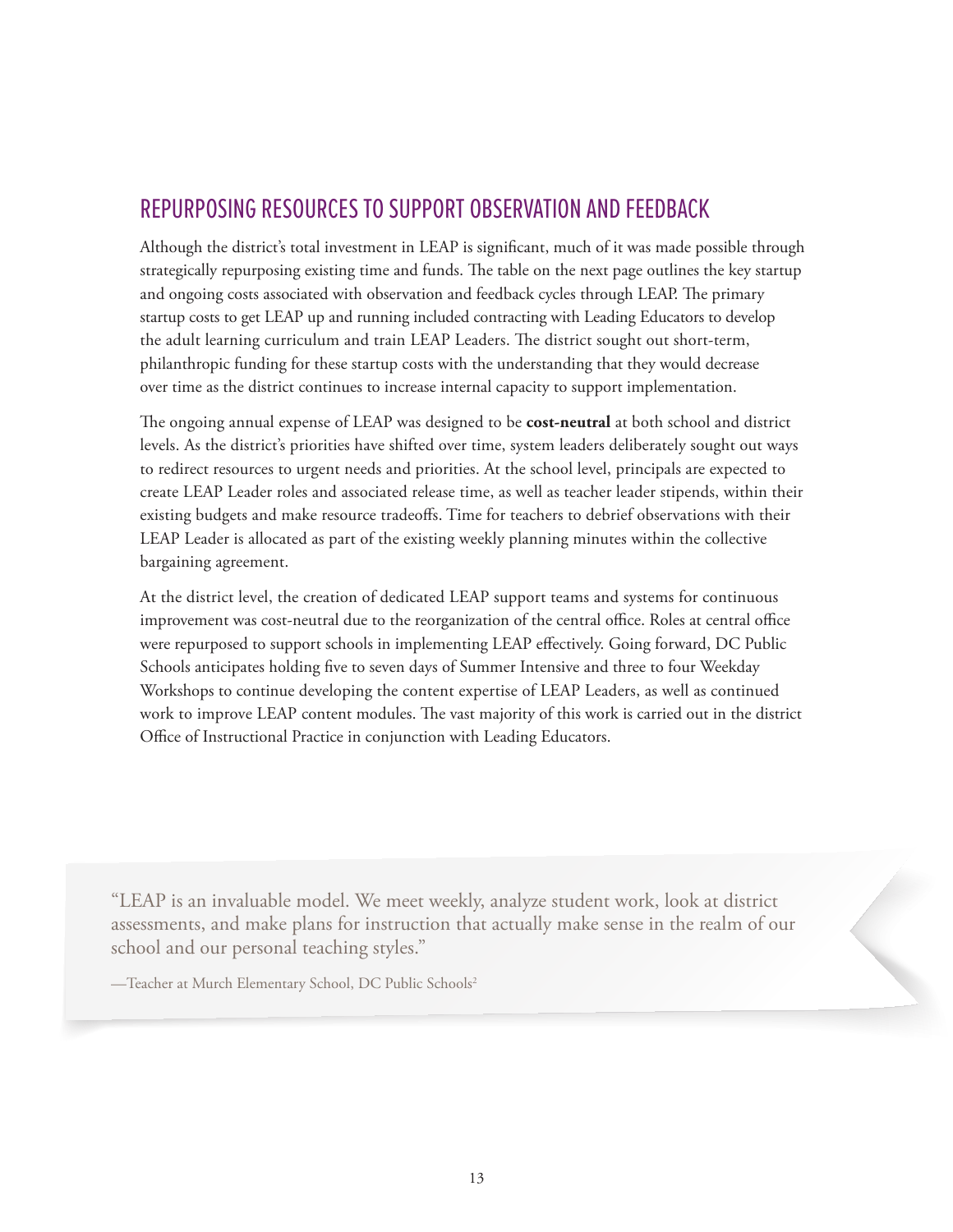## FIGURE 6 STARTUP AND ONGOING INVESTMENTS IN LEAP OBSERVATION & FEEDBACK CYCLES

|            |                         | Cost (as % |
|------------|-------------------------|------------|
| Investment | Cost (in \$) of Budget) |            |

## STARTUP INVESTMENT: Supported with philanthropic grants

| Support: Support for instructional experts to deepen their knowledge of the<br>adult learning curriculum and coaching practices |                    |      |
|---------------------------------------------------------------------------------------------------------------------------------|--------------------|------|
| Develop adult learning curriculum                                                                                               | \$11M              | 0.1% |
| Cost of running Summer Training and Weekday Workshops                                                                           | \$0.6 M            | 0.1% |
| <b>TOTAL STARTUP COSTS</b>                                                                                                      | \$1.7 <sub>M</sub> | 0.2% |

#### ONGOING ANNUAL INVESTMENT: Cost-neutral

| Distributed Leadership: Distribute instructional leadership to<br>content-specific roles with manageable caseloads          |                    |      |
|-----------------------------------------------------------------------------------------------------------------------------|--------------------|------|
| LEAP Leader time for seminars, observations and debriefs                                                                    | \$30 M             | 4.4% |
| Teacher Leader stipends                                                                                                     | \$0.6 M            | 0.1% |
| Time: Provide sufficient time for growth-oriented observation and coaching cycles.                                          |                    |      |
| Teacher time for debrief – occurs during existing planning time                                                             | \$0 M              | 0.0% |
| Support: Support instructional experts to deepen their knowledge<br>of the adult learning curriculum and coaching practices |                    |      |
| Estimated investment in LEAP Leader time for future summer and weekday<br>workshops/year                                    | \$2.4 <sub>M</sub> | 0.3% |
| Continuous Improvement: Dedicate district-level support to implementing<br>and continuously improving the model             |                    |      |
| Central office staff                                                                                                        | \$4.3 M            | 0.6% |
| Annual cost of online platform                                                                                              | \$0.6 M            | 0.1% |
| TOTAL ANNUAL INVESTMENT                                                                                                     | \$37.9 M           | 5.5% |

| <b>TOTAL COST OF OBSERVATION &amp; FEEDBACK CYCLES</b> | \$39.6 M |  |
|--------------------------------------------------------|----------|--|
|                                                        |          |  |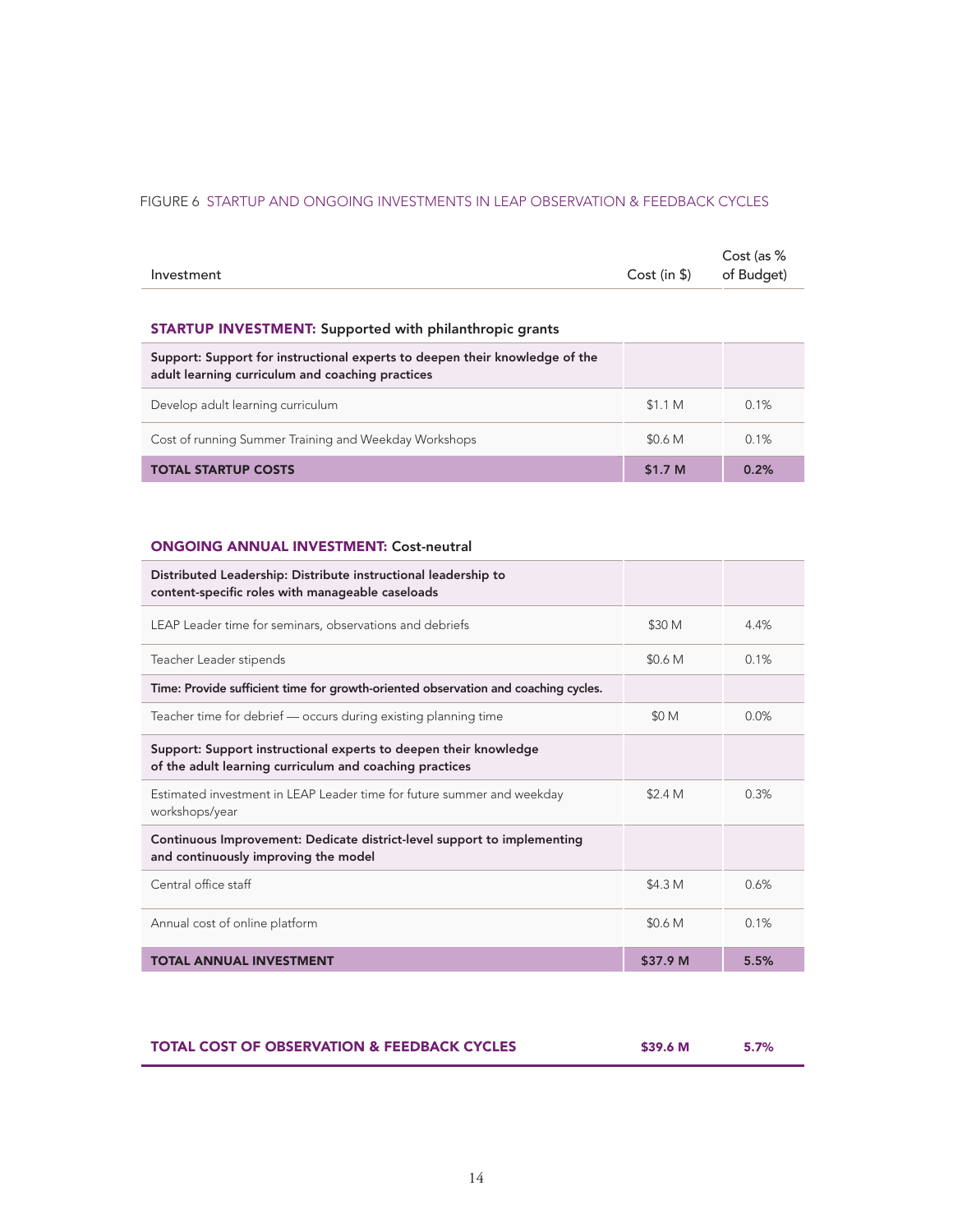# THE IMPACT OF LEAP

Through LEAP, DC Public Schools has made a big shift away from the typical "sit and get" model of professional learning, where teachers attend periodic, large-group workshops and are then on their own to transfer that new knowledge to their teaching. The LEAP seminar provides an ongoing opportunity for teachers to deeply study and implement a CCRS-aligned lesson with an instructional expert who knows their students. But what makes LEAP such an innovative professional learning strategy is that teacher learning does not happen in isolation from practice. Through the weekly observation and debrief, teachers have support in applying their learning to their actual work with students and refining their practice.

Early evidence suggests that that shift is paying off. In a survey conducted four months into implementation, 94 percent of principals and LEAP Leaders agreed that LEAP is an improvement over the previous model of professional learning in the district. 87 percent of LEAP Leaders and principals agreed that LEAP has led to improvements to their teachers' content knowledge and instructional practice. The weekly seminar and observation cycles are also shifting adult culture within schools: 90 percent of LEAP Leaders agreed that LEAP is leading to improvements to their teachers' openness to feedback and collaboration. This openness to feedback is core to the development of authentic growth mindsets and continuously improving instruction.6

# TAKE ACTION

DC Public Schools has generously shared examples of schedules, design guides, adult learning curricula and more that make LEAP possible. For example:

- L[EAP Handbook](https://dcps.dc.gov/sites/default/files/dc/sites/dcps/page_content/attachments/LEAP Handbook 2016-2017.pdf)
- [LEAP Observation and Debrief Tool](https://drive.google.com/open?id=0B4PLxRN2dlbAUWIxTzJ6VlI0WFk)
- [LEAP Team Design Guide](https://drive.google.com/open?id=0B4PLxRN2dlbAWDk4Ymd5dW5ZZWc)
- [LEAP Scheduling Policies and Best Practices](https://drive.google.com/open?id=0B4PLxRN2dlbAMjhkQk1pY3ZXRTQ)
- [TLI Release Time Guide](https://drive.google.com/open?id=0BzkCfF-mShPfNENYYThkd2FscVk)
- [A Day in the life of a LEAP Leader](https://drive.google.com/open?id=0B3PVoeidO-jJUnZ4TzRSY01Ib3c)
- [Sample LEAP Modules for ELA and Math](http:// Sample LEAP Modules for ELA and Math)

You can find these in the Professional Learning Toolkit at: www.erstrategies.org/library/connected\_professional\_learning